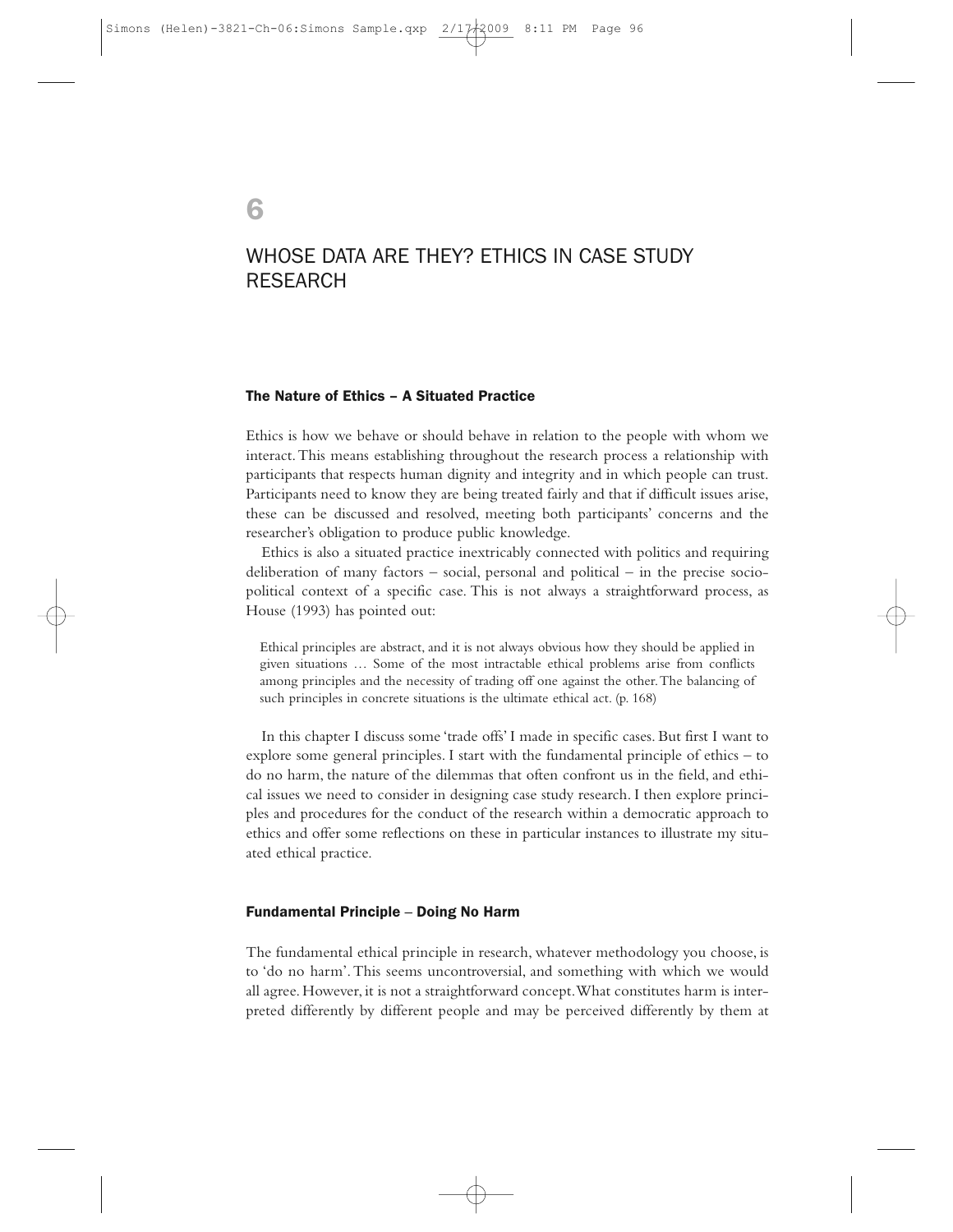different times. These differences can result in pressure to adopt procedures and methods that are not always relevant to the research in question or failure to recognize the potential harm that may result from use of particular methodologies.

Our focus is case study research where people and their experiences are closely described and interpreted in unique contexts.<sup>1</sup> We need to establish in any particular context what 'doing no harm' means to individuals, to review this in the process of gaining data and be particularly mindful when reporting. In the process, when you have developed a relationship of trust over time, participants often speak quite openly about their experience, and may inadvertently reveal something they did not intend. You need to be sure that you do not unintentionally misuse this information and exploit a person's openness or vulnerability.

When it comes to reporting, participants should not feel let down,'at risk', or disempowered when they see in written text experiences closely shared with you in the field. On seeing how they are portrayed in the written case, participants, even if anonymized, may take a different, possibly more negative, view of themselves from the one they initially held.We cannot control for such a change of view but awareness of the potential harm this could invoke strengthens the argument for an ethical stance that places high priority on the primacy of relationships in specific contexts (Christians, 2003; Gilligan, 1982;Noddings,1984) rather than individual rights and universal principles.Where trust and respect have been created through establishing good relationships, difficulties that arise can be resolved cooperatively through mutual understanding and dialogue (Etherington, 2007; Schwandt, 1998; Torres and Preskill, 1999).

This concept of relational ethics helps us to see the principle of 'doing no harm' in a new light.While appreciating the ethical intent underlying this principle, I have often wished it was more positively stated to acknowledge an intention to research *with* people rather than avoid doing harm *to* them*.* Focusing too much on 'doing no harm' may prevent us seeing the potential in the research process to contribute positively to participants' experience – an aspiration that underpins the ethical stance outlined in this chapter.

#### Ethical Dilemmas

Ethical issues in the field, more often than not, present themselves as dilemmas – where two or more courses of action seem irreconcilable yet both seem to be right (House, 1993; Russell, 1993), and we have to make a judgement which to pursue.This will be guided by the ethical principles we have adopted and the ethical theory or theories we appeal to concerning how we relate to people in social and professional life. But it is our professional ethical judgement at the end of the day. In reaching a decision, where there is a conflict of principles, a number of questions run through my mind. In most cases this comes down to have I been fair?

- Who gains and who loses by the release of this information?
- What are the consequences for whom of each course of action?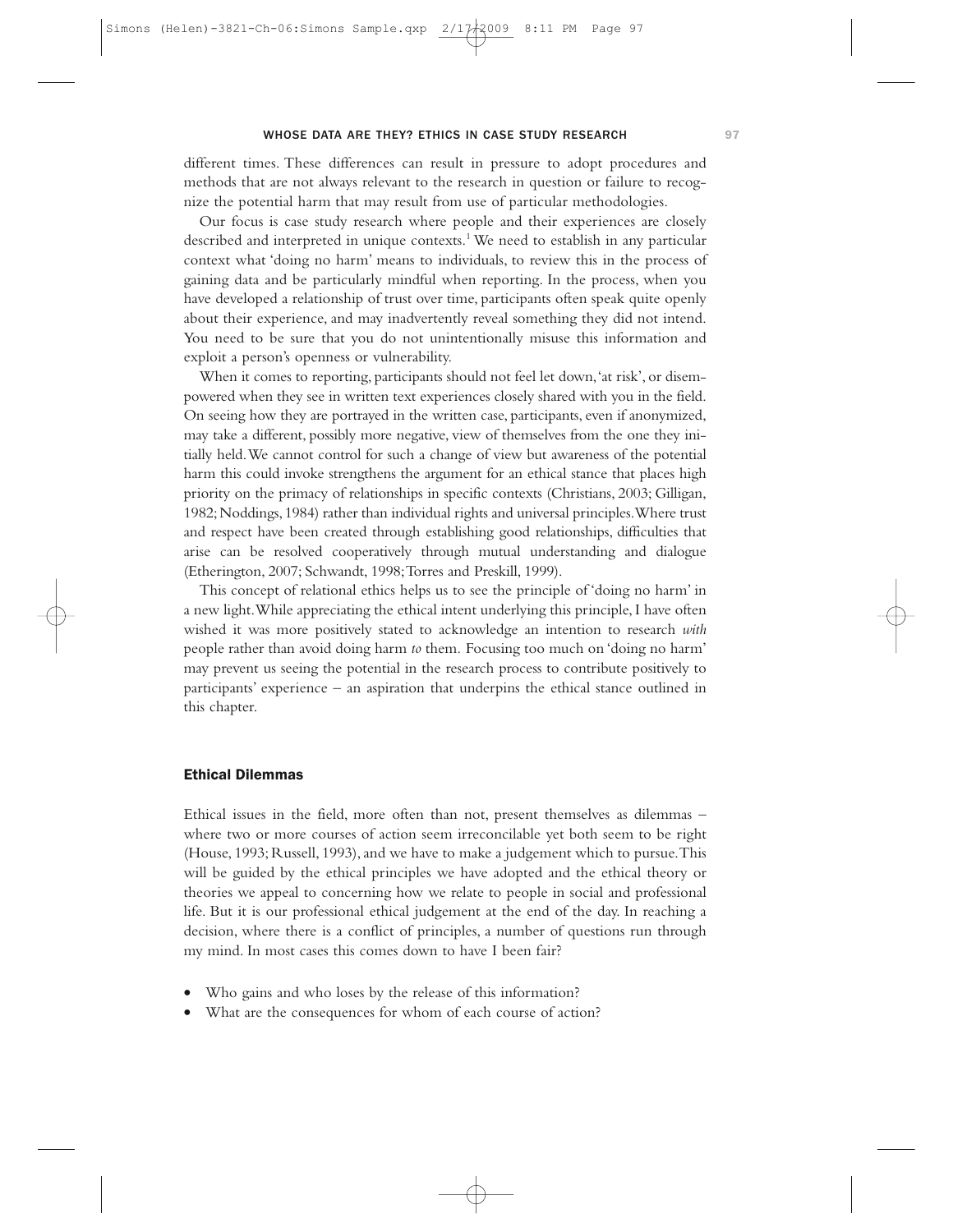- Which course of action is more justifiable in the context of the whole case?
- Will that person's career be ruined if I include that data or is it only a fear?
- Has the way I have reported data changed the participant's meaning?
- Have I fairly represented all legitimate interests?
- Have I balanced the authority of the most powerful stakeholders with the authority of knowledge of the practitioner?
- Have I ensured that the power I have, simply because I construct the case, has not diminished participants' perspectives?
- Can I justify my decision in a way all participants and stakeholders will accept?

In the following example, the dilemma I faced was how to maintain the integrity of the case (reporting what actually transpired) while at the same time being responsive to the concerns of the Director of a project who feared his career might be at risk when the report became public.

#### Example:An Ethical Dilemma

This example is from an evaluation case study of an innovative bilingual project in the UK funded by a local education authority.<sup>2</sup> The early history of the project had been problematic and there were expressed difficulties between the Director and the Manager who had appointed him.This led eventually to the Manager requesting the Director's resignation, believing that he was not doing an adequate job in the way the authority had envisaged the project.The dilemma arose when the Director objected to the way his potential dismissal was described in the interim case study report, claiming that his future career would be at risk if this became public.Yet this information and the ripple effects it created in the project were crucial to how the project was being implemented in schools, an observation with which the Director agreed.

My dilemma was whether to excise all reference to the Director's potential dismissal and remove his anxiety about the future (thereby failing to report accurately on the project) or whether to seek with him a way to report the issue in a way that *he* could see no harm.While empathizing with his concern over the potential threat to his future career, I negotiated how we might best present the issue which resulted in his resignation being sought.Together we found a way to modify the language of the narrative documenting the event, resulting in a slight overall change of tone. This did not alter the data and the importance of recording the issue, merely the way in which it was reported. Language is not value-free, of course, and the modification may have had other consequences, but it did lessen the potential adverse effect for the Director when the report became public.

## Ethical Issues in Designing Case Study Research

Many ethical conflicts, according to a study by Morris and Cohn (1993), arise at the reporting stage, as in the case above. But ethical dilemmas also occur in the process. It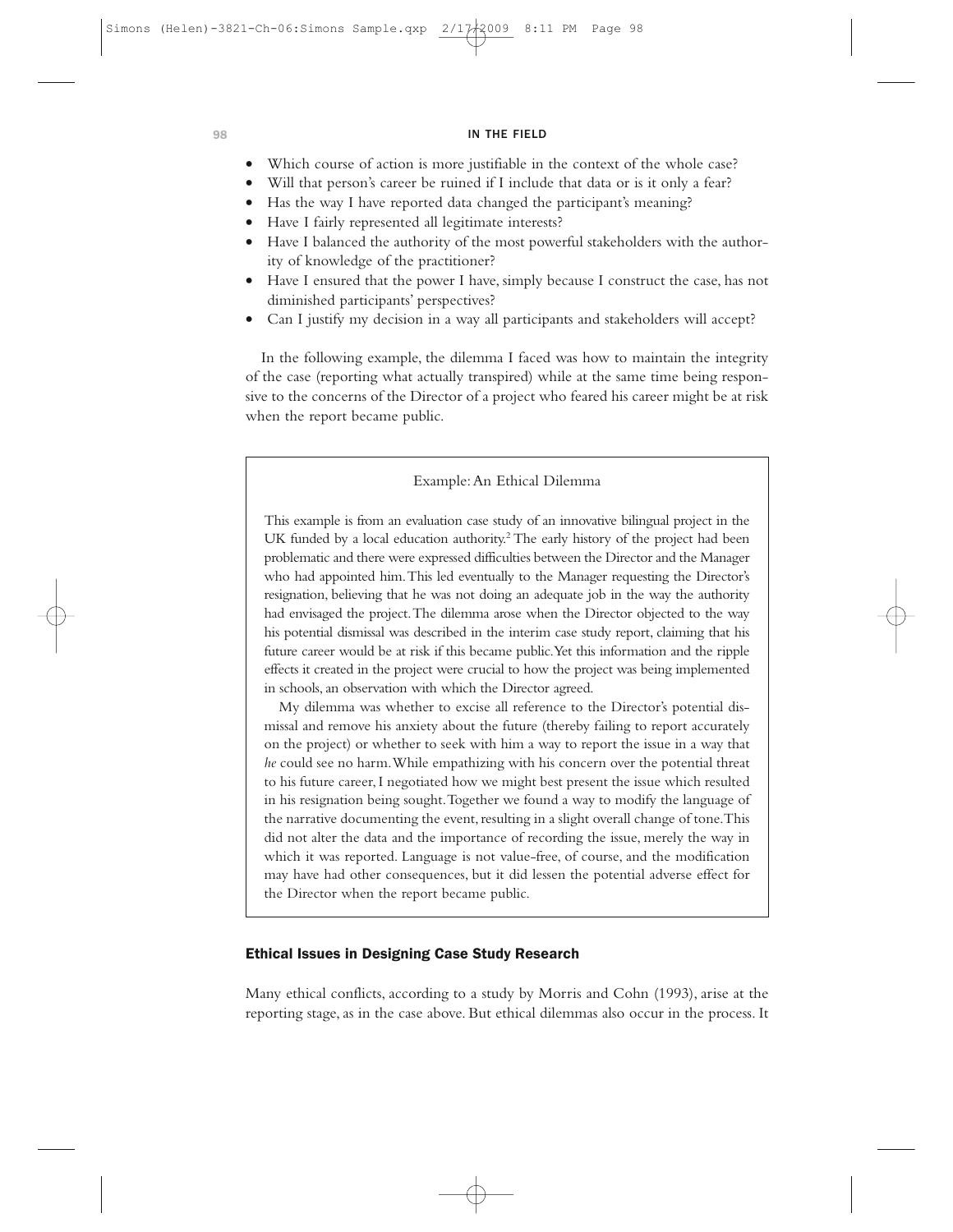may not be possible to anticipate precisely what these might be, but thinking through what ethical issues may arise gives you a head start. It may also be necessary to do this for your research proposal to be accepted by an ethical committee. Case Study Memo 13 outlines ethical issues to think about in designing research related to your specific topic, methodology, procedures, conduct and reporting.

#### Case Study Memo 13 Ethical Issues in Research Design

- Consider at the outset what ethical issues might arise in your particular case.
- Think through, in one or two instances, how these would be addressed.
- Be conscious of what kind of ethics you personally aspire to and what values you hold in relation to the research topic.
- Become familiar with any legislation that exists related to your topic and act within it.
- Think through the ethical implications of the methodology you choose for example, does it respect participants' rights? Does it balance this with the responsibility for generating public knowledge? Does it provide scope for participants' ethical development if this is part of your purpose? Does it honour those who are less enfranchised? Does it respect cultural, gender and age differences?
- Pilot any potential methodological tools (for example, questionnaire or interview schedule) to ensure that questions are unobtrusive (though do not equate this with non-challenging) and culture-, gender- and age-sensitive.
- Think through how you might report individuals' in-depth experiences and what rights you will give them to edit or expand their data.
- Decide what position you will adopt on informed consent, confidentiality and anonymity, control over data, access before publication. Decisions on these issues will to some extent be determined by the choice you make as to whether you prefer to be guided by an ethical tradition that favours universal laws and principles, one that is more relational and situation-specific, or one that is democratic in intent and participatory in process and outcome.
- Draw up a brief set of ethical procedures to guide data collection and dissemination. Indicate how you will maintain respect for persons while making research public knowledge. Include a consideration of issues such as noncoercion (do you require an opt-out statement?), potential benefit to participants (what might they gain from this research? what might they learn?), and potential harm (what might they lose? what might be the consequences and for whom?).
- These procedures are important if you have to submit your research proposal to an ethical committee. It will not be possible to encapsulate all the ethical dilemmas that may arise, but it will demonstrate that you have thought about the issues and have some reference points for acting ethically in the field (Piper and Simons, 2005).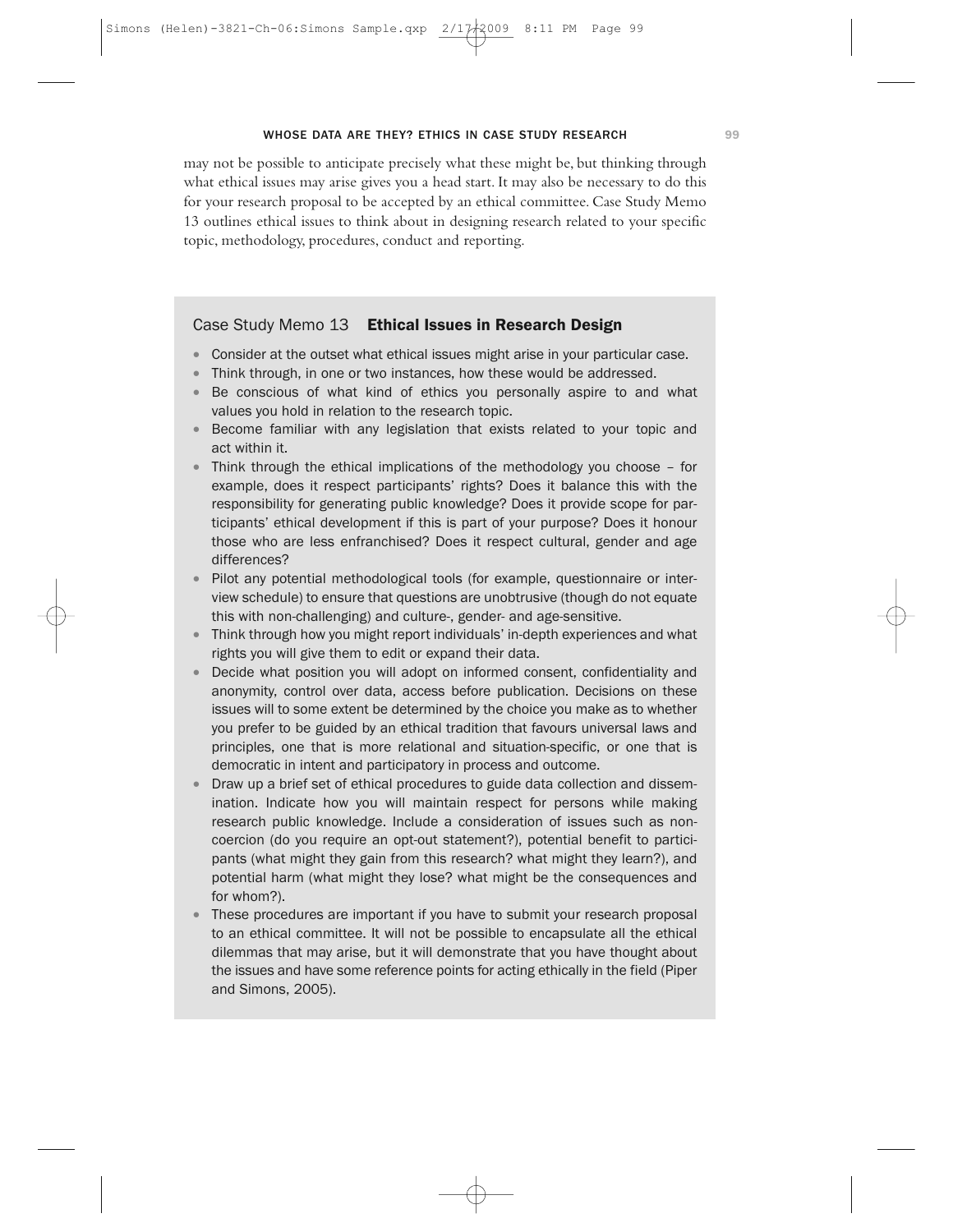#### Beyond Ethical Committees and Institutional Review Boards

Often the first step in establishing an ethical approach to research is your journey through an ethical committee or Institutional Review Board (IRB), as they are termed in the USA. In recent years there has been an intensification of these institutional gatekeepers for social research. These committees seek oversight of research proposals before researchers enter the field, often requiring lengthy informed consent procedures and explanations of methodology. If you are conducting research in an institution, you need to follow such institutional procedures. However, these are limited as an *ethical process* for two reasons.

First, they are prospective only, outlining what should happen or what you intend to do. Rarely are they followed up by those who grant institutional permission to examine if they have been followed in the field. Secondly, they do not address the inherent nature of the ethical act itself,which is relational and field-based.It is not possible to govern ethical behaviour through forms and procedures.While principles and procedures are necessary to guide your actions in the field, these are just that – a guide to action.

It is important to be aware that in recent times there has been a tendency for some ethical committees or IRBs to over-step the boundaries of their legitimate role of ensuring human subjects' rights are protected towards controlling the kind of methodology that is allowed (Lincoln and Tierney, 2004; see also see Janesick, 2002; Simons, 2006).This can be quite direct in actually stipulating the methods researchers should use, or it may be demonstrated through favouring certain methodologies over others. In such a context, you may have more of a struggle to get your research accepted.This places even more of a burden on you to thoroughly justify your choice of methodology and to indicate that it may change in emergent designs. If it is challenged unduly or another methodology is prescribed by an ethical committee, seek your supervisor's help to argue why the approach you have chosen is most appropriate for your research topic.

Many research proposals include a general statement to the effect that the research will conform to the ethical principles of a professional association such as the British Educational Research Association (BERA) or the American Evaluation Association (AEA).To get closer to practice, I suggest you go further and spell out (through precise ethical procedures) how you will *act* in the field in relation to the people engaged in your research. Such procedures will still be prospective but they are a step closer to action.

#### Ethics in the Field

### Establishing and maintaining trust

Once in the field, the first task is to build relationships and establish conditions of trust with the people you are studying.Trust is essential to good field relations but it cannot be assumed; it has to be created in the process of conducting the research. Formal procedures are necessary to this end, as Nias (1981) has persuasively argued, '… formal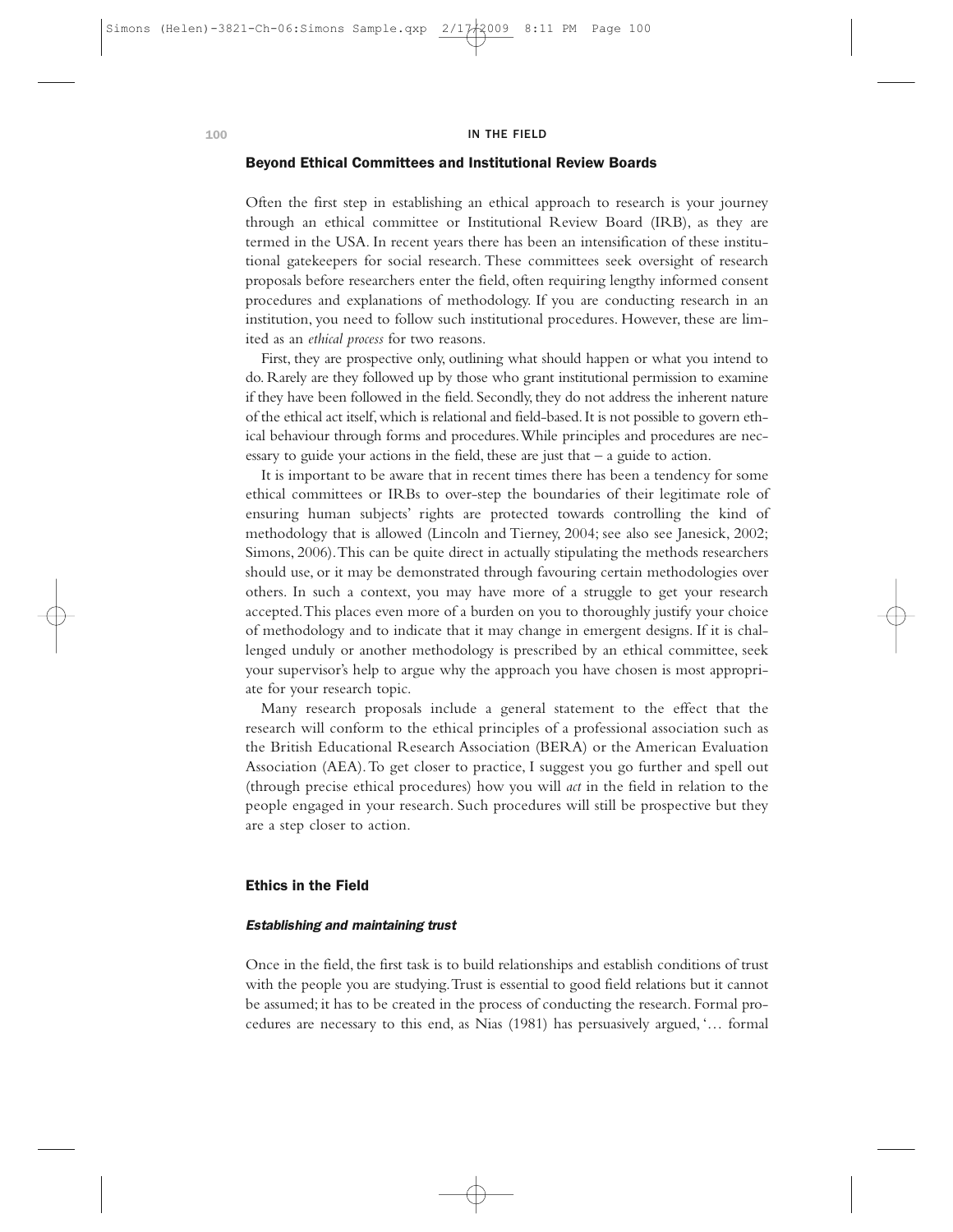procedures and the interpersonal knowledge which they promote are not the anti-thesis of "trust" but the necessary conditions for it. Moreover they act upon each other. Formal procedures facilitate the growth of trust and help to ensure its survival' (p. 22).

Having created trust, you need to nurture it throughout by adhering consistently to procedures and scrutinizing your ethical judgements in the field. One learns from case to case.Yet each case is different and may need a unique response. Questions it may be helpful to ask include:

- Are my questions in interview sensitive, not too intrusive?
- When observing, am I invading participants' privacy? Or attributing motivations?
- When taking photographs or filming, do I have informed consent? What will be the likely reaction when participants see the photographs or video?
- Have I recorded participants' perspectives accurately?
- Am I documenting participants' stories or confirming my previous theories?
- Am I honouring participants' requests to keep information confidential?
- Have my biases led to unfair selection of data or interpretation?
- Have I portrayed participants fairly in reporting?

#### Ethical principles and procedures – <sup>a</sup> democratic stance

In my own practice I have been guided by a set of ethical principles and procedures that stem from a democratic ethic underpinned by principles of fairness, justice and equity.This was explained to some extent in Chapter 2, in discussing the role I prefer to adopt in case study research to promote engagement of participants and informed action for stakeholders and audiences. It renders problematic the question of who owns the data and draws attention to the need to aspire to a more equitable relationship between the researcher and the researched and the audiences the research seeks to inform. MacDonald and Walker (1975) began to address this issue over thirty years ago in a paper on the concept of case study in educational research by raising the following questions:

- To whose needs and interests does the research respond?
- Who owns the data (the researcher, the subject, the sponsor)?
- Who has access to the data (who is excluded or denied)?
- What is the status of the researcher's interpretations of events, *vis-à-vis* the interpretations made by others (who decides who tells the truth)?
- What obligations does the researcher owe to his [*sic*] subjects, his sponsors, his fellow professionals, others?
- Who is the research for? (p. 6).

Implicit in these questions is a concern not only for respecting individuals who contribute to the research but also those, beyond the case, who have a legitimate 'right to know'. MacDonald (1976) went on to articulate the political implications of this research stance in his model of democratic evaluation, a term he used to distinguish this practice from autocratic evaluation or bureaucratic evaluation models in currency at the time. $3$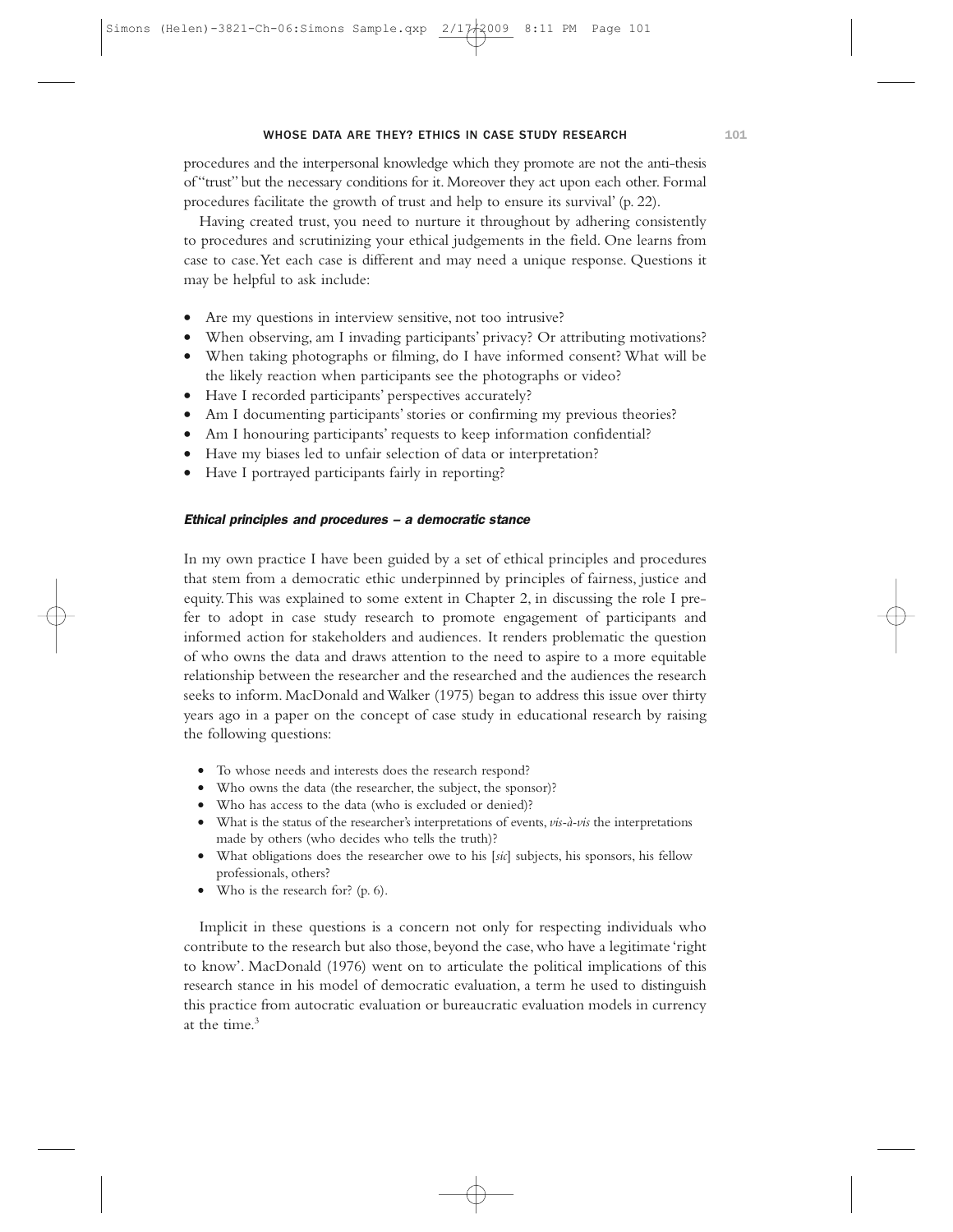What is relevant for this particular chapter is the way in which ethical principles are derived from the central aspiration of the democratic model – how to find an appropriate balance in research between the individual's right to privacy and the public's right to know.This aspiration is translated into a set of power-equalizing principles and procedures for conducting the research that:

- accords equal treatment to individuals and ideas;
- establishes a flow of information that is independent of hierarchical or powerful interests;
- maintains that no one has the right to exclude particular interests and values.

The actual ethical procedures, an example of which is given in Case Study Memo 14, centre on the interrelationship between the three key concepts in the democratic model – *confidentiality*, *negotiation* and *accessibility*. Confidentiality helps to secure the trust and conditions necessary to gather honest, valid data. Negotiation is the means through which data that are not harmful to individuals can be released for public knowledge.Accessibility refers to the need to communicate to audiences beyond the case in ways they understand.

## Case Study Memo 14 Ethical Procedures for the Conduct of Case Study Research

- The purpose of the study and the anticipated audiences for the information will be made clear at the outset.
- Permission will be sought for access to documents, files and correspondence; these will not be copied without explicit permission.
- Informed consent will be sought for each person interviewed and observed; this includes pupils in schools, even if the school decides to seek permission from parents.
- Interviews will be conducted on the principle of confidentiality.
- Use of data will be negotiated with participants on specific criteria (for example, accuracy, fairness and relevance) and within specific timelines.
- Individuals will be asked at the end of the interview for permission to use the interview and if anything needs to be excluded.
- Interviewees will have an opportunity to see how their comments or observations about them are reported in the context of the case study and to edit and add in, if necessary, criteria of accuracy, relevance, fairness.
- No data will be reported that a participant asks to be kept in confidence.
- Direct quotation and attributed judgements in reports require the explicit permission of the respondent.
- Non-attributable information used in summarizing findings across projects or in raising general issues about the programme does not require specific clearance.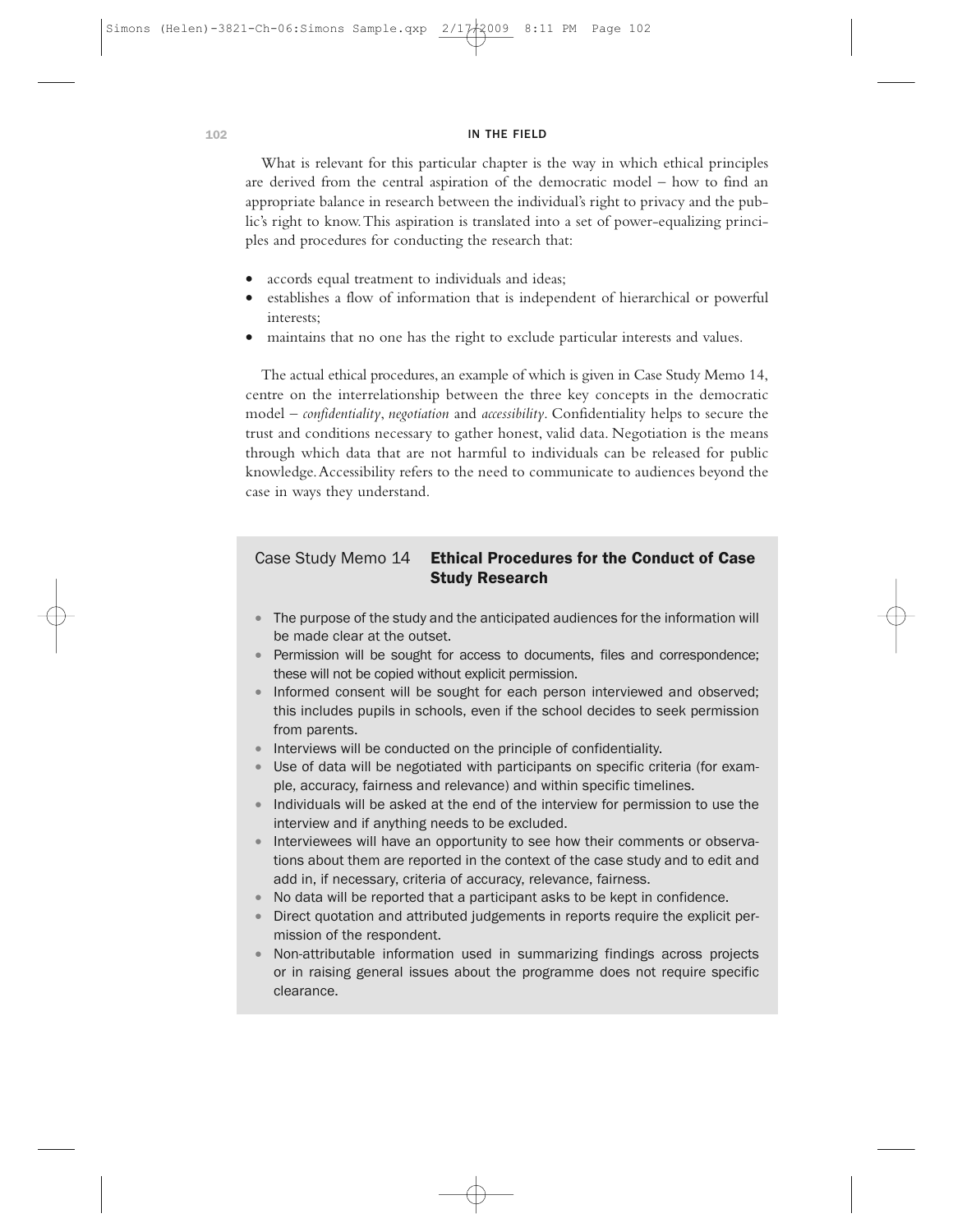- Pseudonyms will be used in reporting individuals and institutions; staff may be referred to in role. While this does not guarantee anonymity, it reduces the likelihood that individuals and institutions will be identifiable.
- Where it is not possible to anonymize (that is, with public figures or particular institutions), clearance will be sought for comments that may be identifiable.
- Where difficulties arise, all parties should be open to apology and be prepared to negotiate an agreed way forward.

While several of these procedures – for example, gaining access, informed consent, pre-publication access – are familiar in many forms of social research, the democratic perspective gives more weight to:

- ongoing informed consent checking throughout what is valid consent in the specific context with particular individuals and renegotiating if necessary;
- involving participants in identifying and refining issues, having a voice in how they are represented, and checking interpretations;
- negotiation of what data becomes public on criteria of accuracy, relevance and fairness, with several opportunities for participants to edit or add to how they and their views are re-presented in the case;
- engaging in 'deliberative dialogue' (House and Howe, 1999) with stakeholders on the focus and use of the research to maximize its utility.

For examples of exact procedures used in different case study projects see Simons (1984, 1989).

#### Reflections on Principles and Procedures

#### Informed consent

The traditional way in which informed consent is sought is through a form participants are asked to sign prior to being interviewed or taking part in the research.While it is important to follow this procedure if sought by an ethical committee, it is insufficient for good ethical practice and inappropriate in certain contexts. It is, at the very least, provisional.There are four specific issues here.

The first is how to provide sufficient information so that participants are adequately informed.This is particularly problematic in emergent designs, where knowledge of which issues will be studied is not always known at the outset.The second is the possible need to revisit the concept of informed consent and if necessary secure it again in relation to difficult issues that may arise in the field.This is sometime called *process consent* (Ramcharan and Cutcliffe, 2001), *rolling consent* (Simons, 2005), or *provisional consent* (Flewitt, 2005a). The third is to be aware that informed consent should be obtained from each person you seek to interview. Do not accept that informed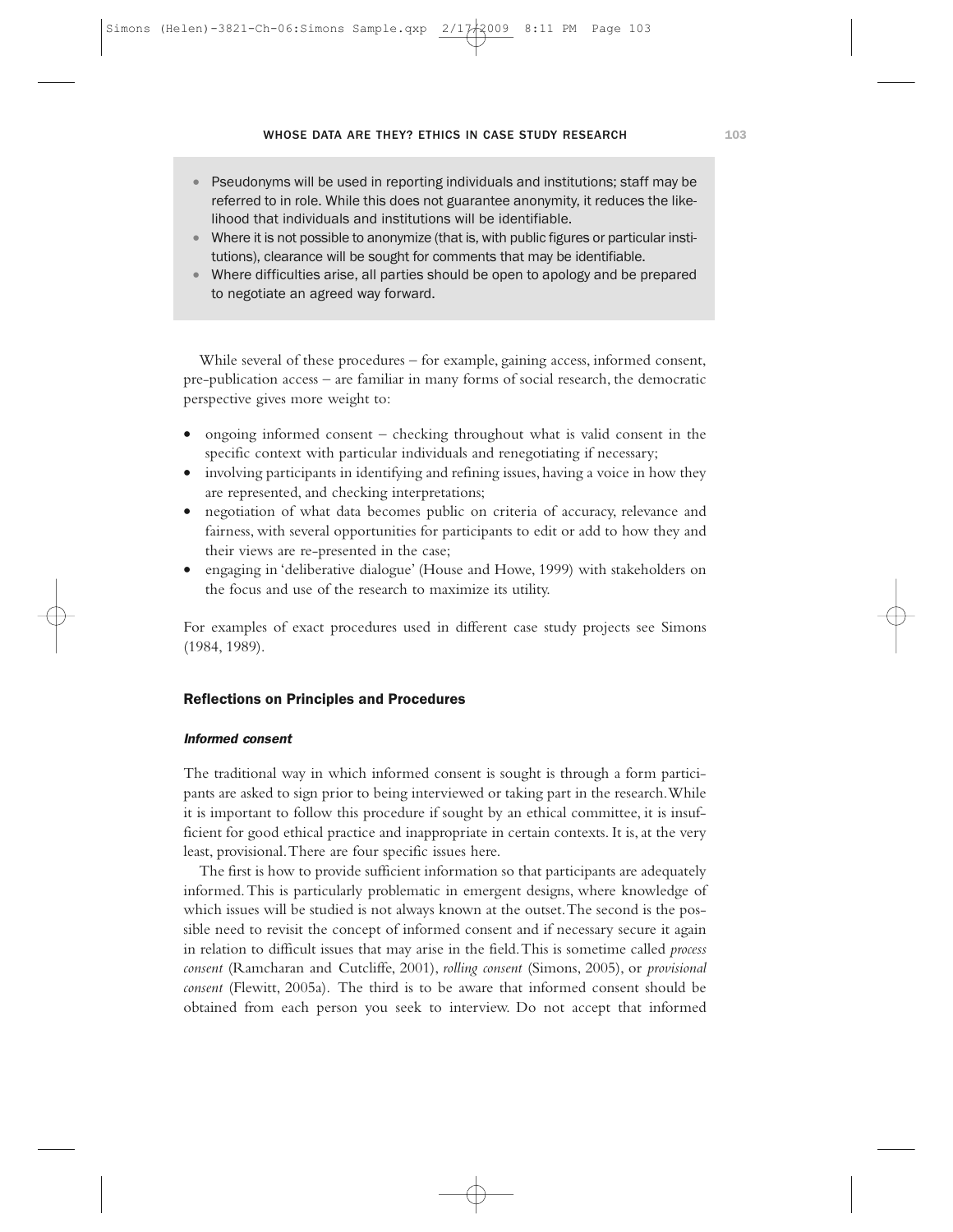consent given by a major stakeholder or gatekeeper of an institution, for instance, holds true for all participants in that institution.

Finally, it is important not to assume that the same approach to informed consent suits all circumstances.You need to decide in each case what constitutes valid consent. For example, gaining consent in certain indigenous cultures may mean meeting with the elders and deliberating collectively what will meet the values of the particular community. In the NHMRC (2003) guidelines, for example, the values of reciprocity, survival and protection, spirit and integrity underpin their cultural norms and specific ethical procedures. It may also mean agreeing the methodology to be used – questionnaires may not be appropriate, for instance, where an oral tradition is the norm<sup>4</sup> (Smith, 1997 cited in Mataira, 2003: 6) - offering payment for information given, and deciding how any profits would be shared (NHMRC, 2003).

#### Informed consent with children and other vulnerable groups

In a school setting it is often assumed that consent by the school (acting *in loco parentis*) or parental consent constitutes informed consent for children to be interviewed or observed. Where large samples are sought, this is common practice and certainly facilitates the process of the research. In case study research where fewer children are likely to be involved, this falls short, for me, of valid informed consent. I think we should aspire to treat children and young people in our cases according to the same ethical precepts we adopt in research with adults – do no harm, respect participants, do not lie, treat people fairly, gain informed consent, allow the right to withdraw.

The age of the children may make a difference, though we should be wary about making assumptions about what age is appropriate. Children can speak for themselves, sometimes most definitely. From quite an early age they are capable of giving informed consent and showing, verbally or non-verbally, when they are withdrawing consent. (See Alderson and Morrow (2003) for an overview of ethical and legal considerations in research with children and Flewitt (2005a) for an account of ethics in research with very young children.)

The same is true for other 'vulnerable' groups who may have less control over their circumstances, such as those who have a terminal or degenerative illness. Participants should still be asked, but making sure that the consent was informed may mean assessing with a carer what would constitute informed consent for the specific individual at a specific time. It might also be necessary to keep checking throughout the research (daily if necessary) to see whether the participant is still giving agreement – based upon the careful recording of that person's capacity and well-being and monitoring of the conditions under which process consent is given.

#### Giving voice and participant control

One reason for giving participants opportunities to edit their comments in the context in which they are reported is the power of the social dynamic of the in-depth interview. Frequently, interviewees have commented 'I cannot understand why I am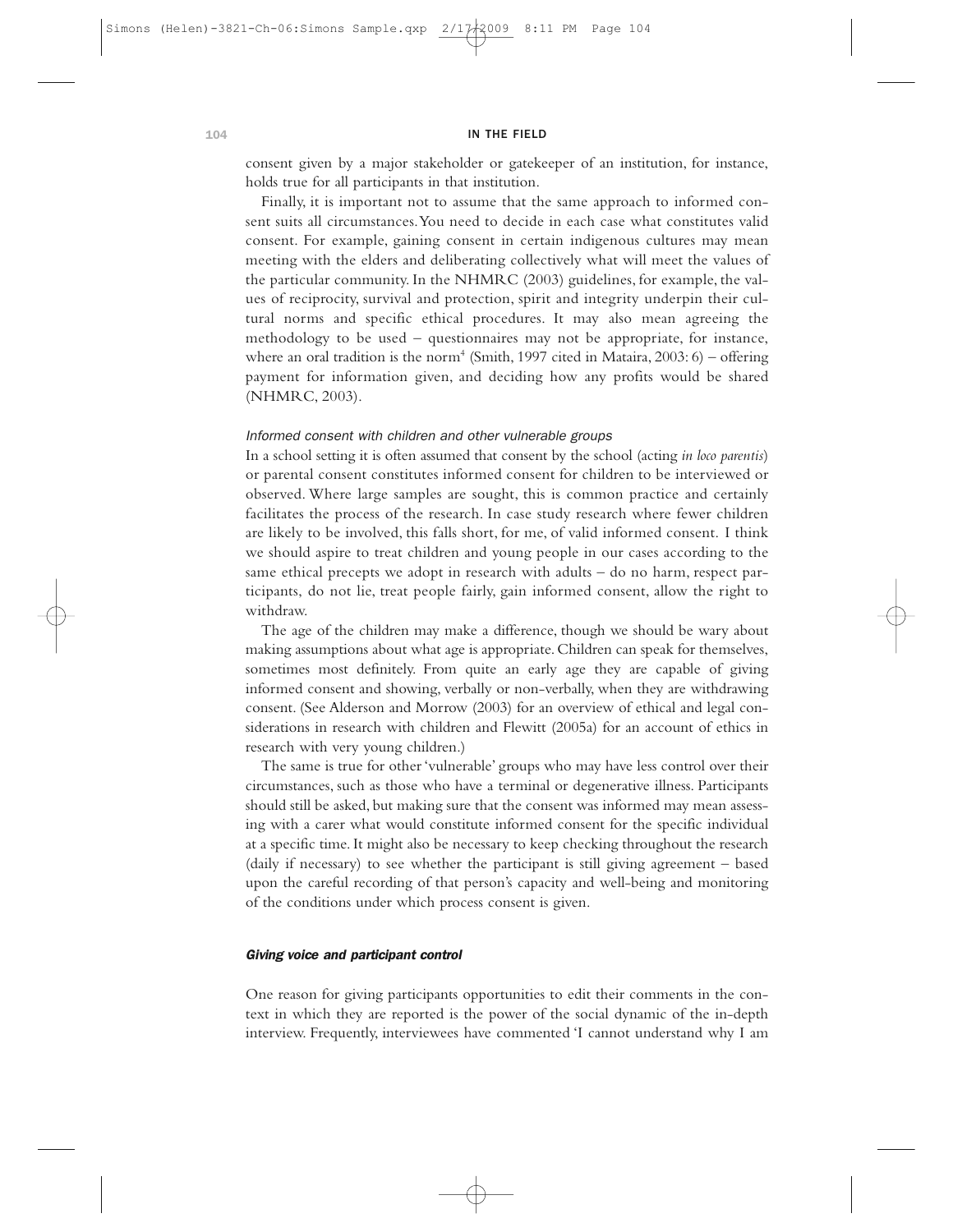telling you this','I don't know why I tell that man [speaking of a colleague] the things I do','I wished I had not said that'. Giving participants control over what information about them becomes public is a useful procedure in this context, though it may not be the only one to ensure no harm.There are still decisions you need to make about how to report these comments fairly.

Individuals also sometimes say things that *you* wish they had not said.This is more tricky. What do you do, for instance, with damaging comments interviewees make about colleagues which affect the research but which, if reported, would raise problems for all concerned? On reflection, interviewees might edit their judgements so they do no harm to others or to themselves, but if they do not, it is up to your professional judgement whether or not to include this material.

The dilemma here is that if you exclude the data you counteract the principle that individuals should have control over how information about them is used. It might also be seen as patronizing, even if it protects individuals from the approbation of others or repercussions on themselves. If you include it, you run the risk of causing harm to some individuals and disrupting the study. The issue here is not simply one for the individual. If the publishing of some data reflects badly upon an individual and it would create undue disturbance in the research setting, it may be wise both for the protection of that individual and the continuance of the study to omit those data.

#### Participant control over observations

Giving participants opportunity to check how they are portrayed in reports that are interpretative (based upon observations, interviews and documents) is not as straightforward as giving them an opportunity to respond to their interview scripts, but it is equally important. Observations are made by you, whether corroborated or not by interviews with the individual.You have added a layer of meaning in writing a portrayal. Given the risk of attributing motivations to a person from something observed and the power of the narrative in interpretation, it is essential to offer individuals an opportunity to see and respond to how observations of them are presented in case study reports.

#### Participant control in different cultures

The issue of giving voice and participant control may have different implications in cultures different from our own. In the context of researching a school set up by black workers in South Africa in a period in transition from apartheid, McKeever (2000) draws our attention to two important ethical considerations: first, that owning data was a collective not an individual concern; and secondly, that the primary audience for the research was not an academic one but the community itself.

Procedures she adopted to respect these differences included cataloguing documents as Workers' School documents and producing two texts, one for the university in her name and another, co-authored with the workers, to be sold for their benefit. The point she is making here is that the knowledge produced from the data owned by 'the people' in her story should not only be 'accessible' to, but also 'attributed' to them and, if profits are to be gained from such research, they should have a share, if not the sole rights (see also NHMRC, 2003).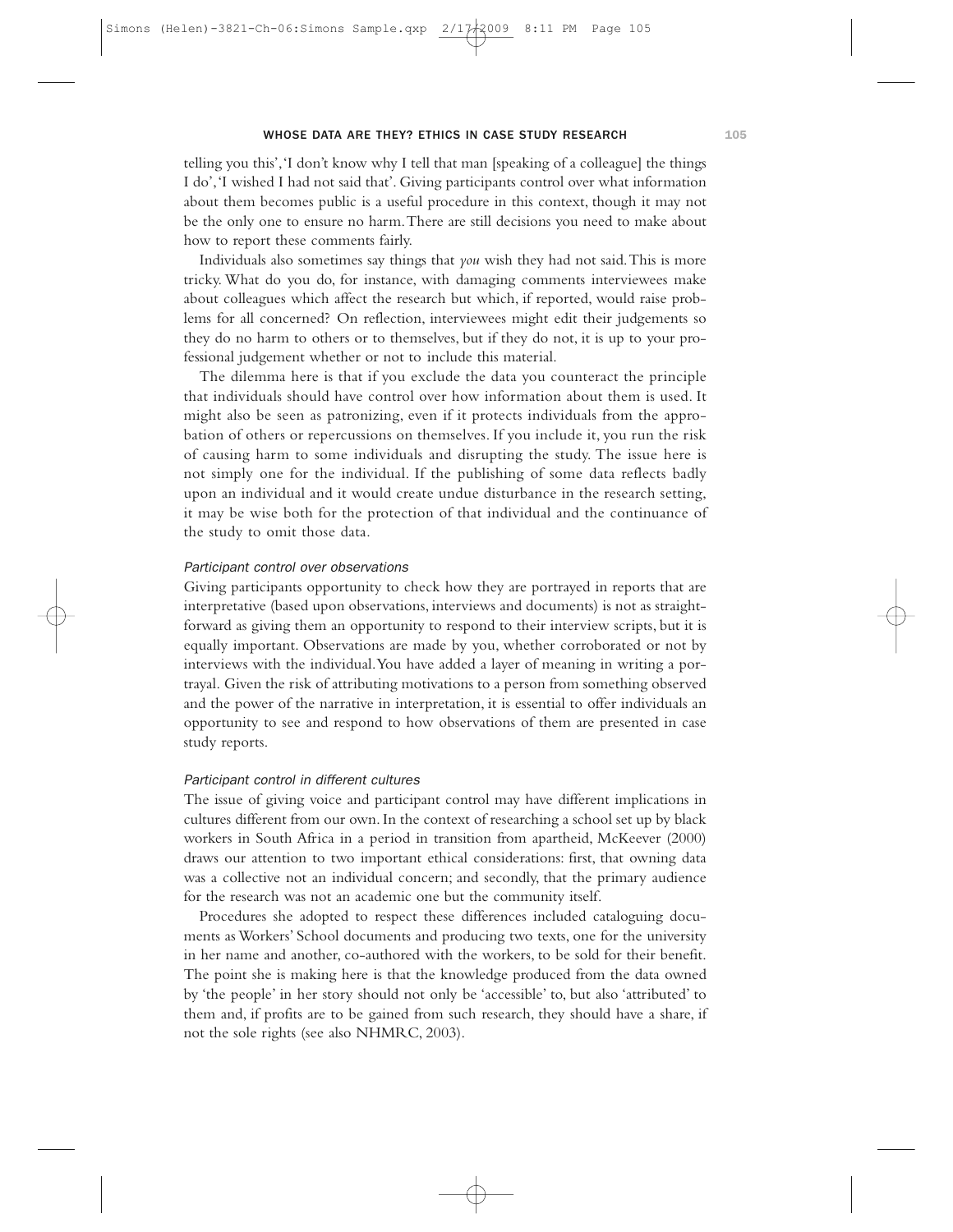Though these issues were raised in a particular context of post-colonial research, they do have wider resonance for case study research that aspires to be participatory, democratic and action-oriented. Gaining data from a collective means acknowledging collective participation and voice, and sharing ownership over any product.

#### Decoupling of confidentiality and anonymization

It is often assumed that anonymization deals with the need to protect the privacy and identity of individuals and assures confidentiality. Here I argue that these two concepts need to be decoupled and considered separately. While anonymization may protect the privacy of individuals to a degree when the research is published, this is not the same as honouring confidentiality in the research process. It is not a trade-off and it is certainly no guarantee to say we will interview you in confidence and anonymize you in reports, as though one takes care of the other.

#### **Confidentiality**

Offering confidentiality is a common principle at the beginning of the research, to gain trust and encourage participants to speak openly and honestly. It assures them that any information they reveal, which is sensitive, personal or problematic, that they wish to keep confidential, will be respected and that they will not be exposed.

At the same time there is a common understanding that findings will become public. It would be odd for participants to engage in a research study with the expectation that all information they give is retained in confidence.The principle of negotiation in democratic procedures is the means by which data obtained in confidence are checked with individuals for public release.This can take place at any stage but is particularly important at the reporting stage, as noted earlier. Participants can still request that data be retained in confidence if they think that how it is presented may affect them in harmful ways.

Honouring confidentiality also means staying alert in the process to issues individuals wish to keep private.They may state this in words – 'I would prefer it if you did not use this','this is in confidence' – or reflect it in their body language. It means not asking intrusive questions or pointing the camera where access has not been granted. In the final analysis, it means acknowledging that not all information obtained in interview or discovered about the person in the case becomes public.

#### Anonymization

Using pseudonyms – changing participant and institutional names – is a common principle in research reporting to anonymize individuals and offer them some protection of privacy.This principle has recently been challenged by Walford (2005), who argues that in small-scale studies there are good reasons for not adopting this principle: namely, that it is impossible to successfully anonymize – people can guess who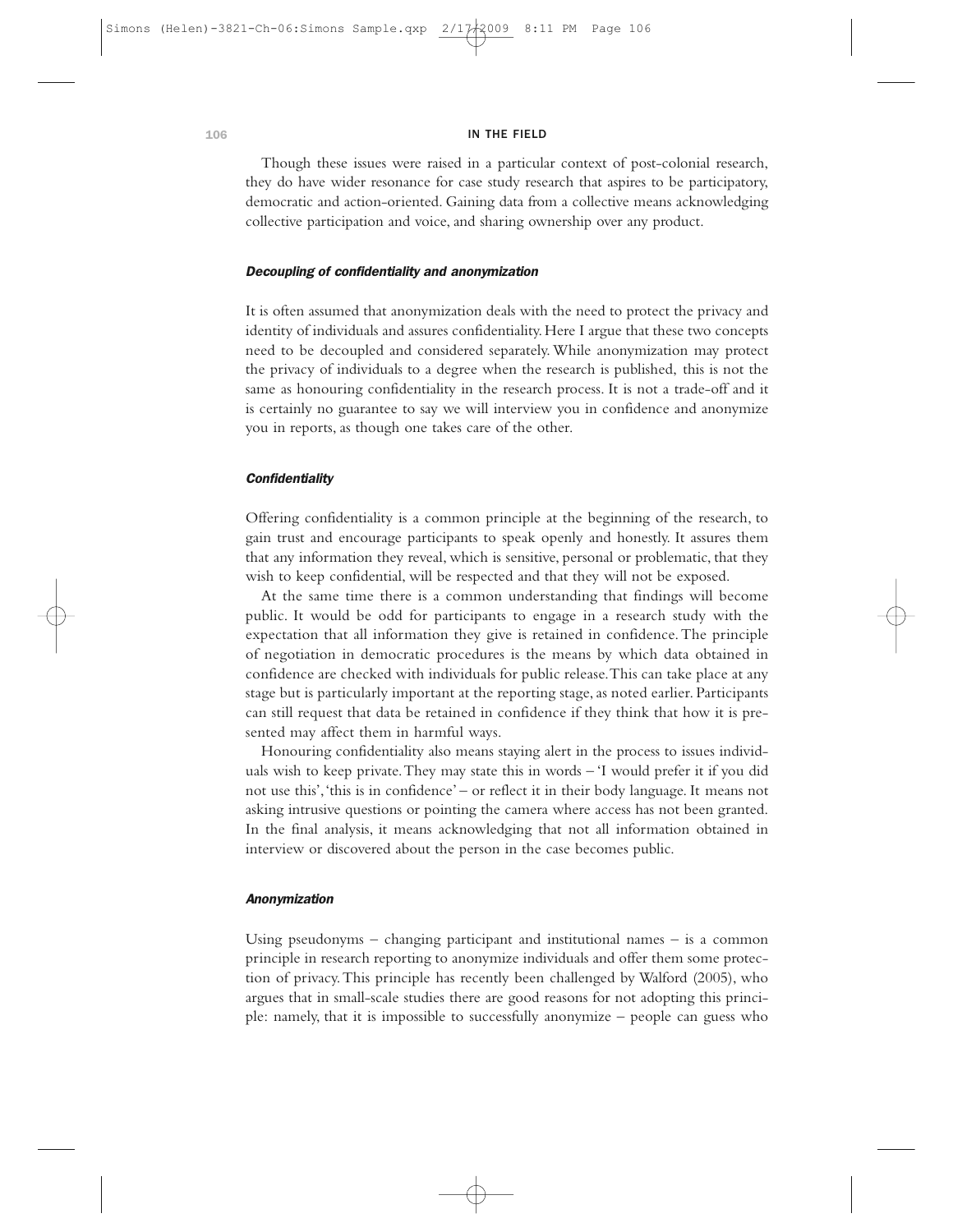the protagonists are – and that it is useful for the sites to be known both for others to verify the validity of accounts and to celebrate the life and work of communities. Kushner (2000) has also challenged the principle of anonymization, arguing that there is an ethical issue in denying identity (p. 65).Anonymity, he says, is as potentially damaging to people as naming them in our reports.The issue is a complex one, not simply a case of anonymize or not. It depends upon who the anonymization or non-anonymization serves, styles of reporting and reception by readers of our reports.

#### The case for anonymization

In most case study research I have conducted (the exception was a case study of an innovative programme in a government department that was impossible to anonymize), I have anonymized individuals and institutions in case study reports. I have done this even when the head of a school declared that he was content for the school to be named. My reasoning is threefold.

First, while it may be relatively easy for the head of an organization if the organization is named, it can be difficult for staff who would be identified by it. I have often found that those who say 'by all means use my name','I am quite happy to stand up and be counted', are either anticipating 'good news', which will be helpful for image management of the organization, or are not fully aware of the possible repercussions from readers with different persuasions.

Secondly, identification may restrict what participants say. In the above situation, where the head was content for the school to be named, the teachers told me that they would not have spoken so openly had this been the case. However, the third and major reason for anonymizing people in case reports is that you cannot guarantee that those who read your case study will respond fairly and sensitively. This is something that we, as researchers, cannot control, especially in highly politicized contexts. However, by adhering consistently to ethical procedures, monitoring our judgements and actions, and engaging in dialogue with those in the field when dilemmas arise to seek joint resolutions, we can at least assure those within the case that we have treated them fairly and justly.

For all these reasons I think it is helpful to anonymize participants even when they have individually and collectively agreed to how they are represented in a case study. Further down the line when the research is published, it is some protection from unwarranted or unfair judgement from unexpected quarters and even agreed audiences. It can also be a protection from possible legal challenge. In a paper by Kushner published in Simons and Usher (2000), we respected and agreed with the author's intention to honour the perspectives of the persons portrayed, who wished to be named, for their identity to be retained and celebrated. However, the publisher, concerned about possible litigation, asked us to change the names or withdraw the paper.

With hindsight I am not at all sure that I and the author should have agreed to change the names (and I would think twice about it another time). It gave into a potential legal risk instead of respecting the wishes of the individuals. Withdrawing the paper would have meant that the individuals' stories were not told at all, but I am not sure, in retrospect, that this was an adequate justification for the decision we took. I remain uneasy.Whose interests did this course of action serve? The issue is a delicate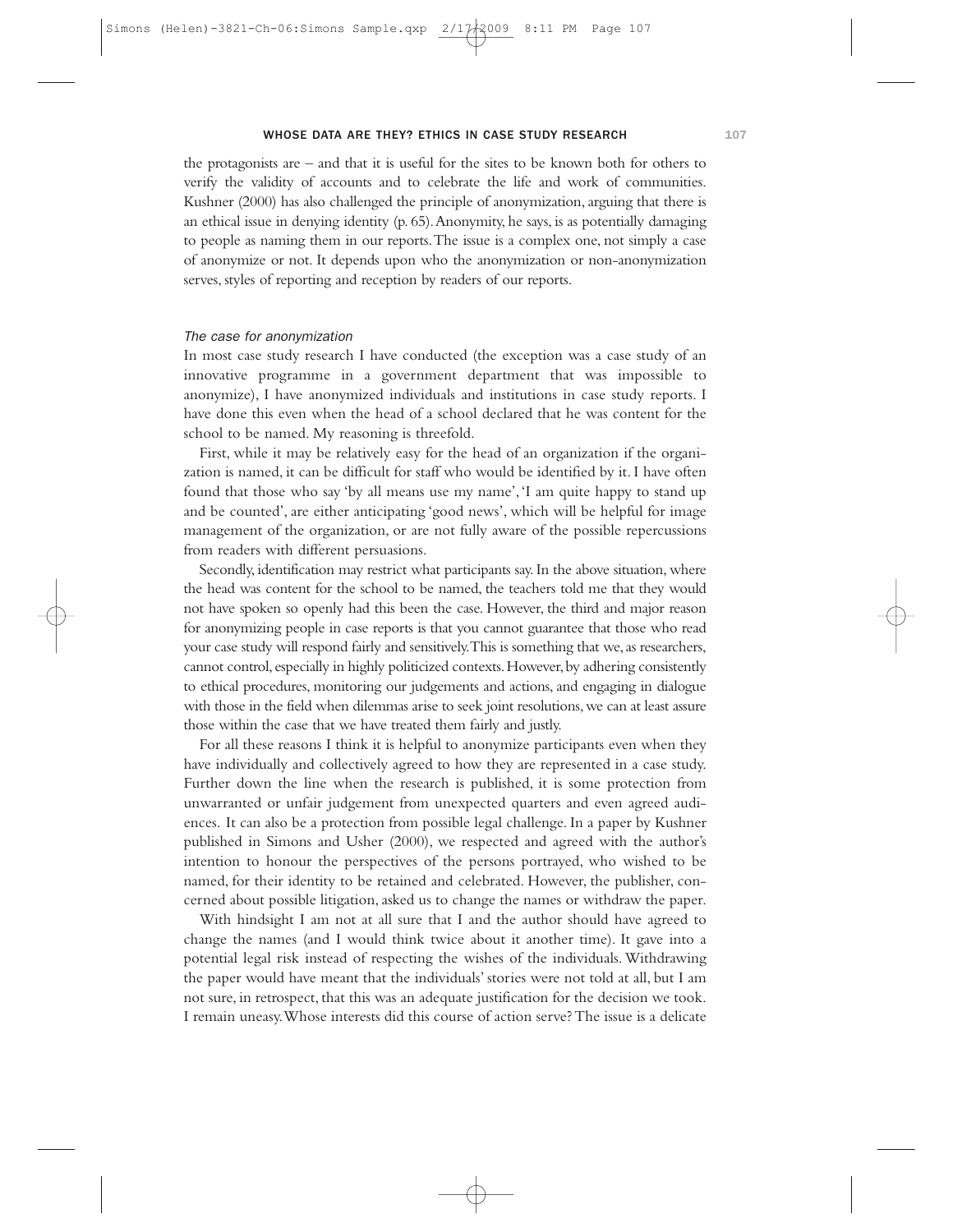one and had poignancy in the particular context. The individuals concerned were dying and had allowed, and indeed wished, to have their words celebrated. Anonymization is not necessarily always the best moral course of action. If we had had the written agreement of the individuals concerned and that of their relatives, to maintain their identity and celebrate their work posthumously, I wonder if the imperative from the publisher would have been so categorical, and whether we could have negotiated to maintain their names.

When children are involved in case study reports I would also anonymize for similar reasons to those stated above (with the exception of the example just cited). Children may be less able to defend their privacy or agree that information about them become public.This is especially the case with young children, say from the 3–5 age group, where video is used, and where, as in a study by Waters (2004), emotionally disturbed young children were involved. In such circumstances, anonymization is often not possible and permission has to be obtained from parents.

#### The case for non-anonymization

While I argue in the main for anonymization, there are several research contexts (apart from the situation where people are breaching the law) where anonymization is not the most appropriate procedure to adopt. First is the single institution or programme which is unique. Referring to staff in role is commonly used in such contexts in an attempt to anonymize individuals. However, this does not protect the identities of all; it would still be possible to identify senior people in an organization.

Second is the case of high-profile individuals or public figures who are either difficult to anonymize or should not be anonymized as they are publicly accountable. In such contexts, even if all is on the public record, it is still important to maintain trust by negotiating what data about them is part of the case study and possibly sharing the final case report with them before dissemination, though this might be seen as privileged access unless such a procedure is extended to all participants in the study.

Where it is not possible to anonymize, in a government policy case study, for example, and agreement on the final report of the research cannot be reached, you might wish to add a procedure to the effect that 'participants will have the right to indicate the points at which they disagree or make a short written response'. I have adopted this on more than one occasion. In the case reported in the previous chapter, where negotiation reached a stalemate over the insistence that I remove and even change data in a final report, the offer was not taken up, possibly because it might have been seen to reflect badly on the organization that a resolution could not be reached. In another case, the managers wrote a two-page account indicating where they disagreed and this was included in the final case report.

Third is the situation, say in participatory case study research, where you wish to acknowledge the contribution of individuals who have been, if not co-researchers, key participants. Fourth is where you are aspiring to an ethical practice and open research relationship with participants where data are progressively cleared and professional judgements and reports negotiated. In these last two contexts anonymizing individuals after working transparently and collaboratively with them throughout the research seems antithetical to the very process you are trying to establish within it.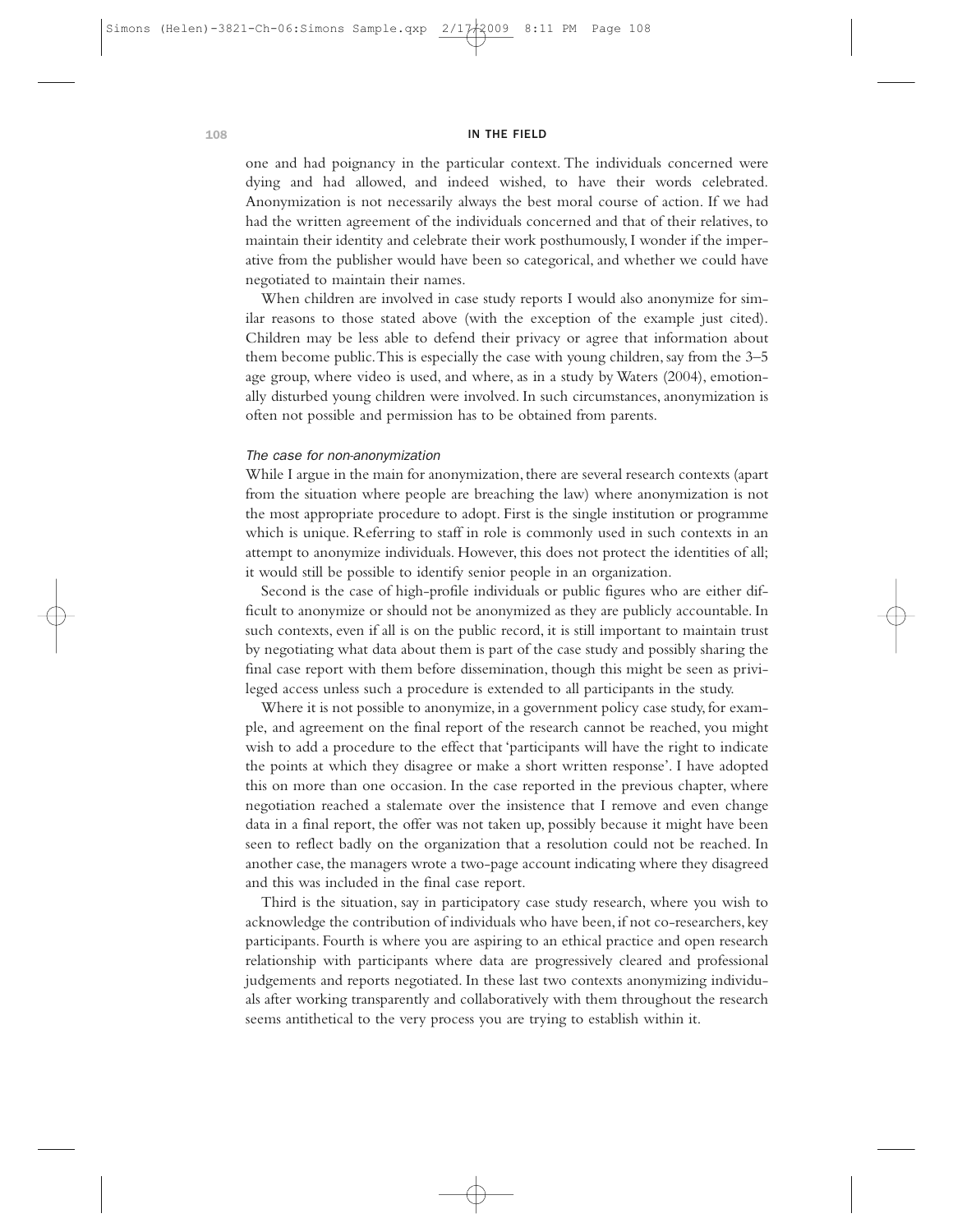#### Balancing principles – open to apology and renegotiation

Given that it is not possible to anticipate all difficult situations that might arise in case study research, it is a useful policy to include a procedure that allows you to reestablish 'good' field relationships should something unexpected happen. If a problem occurs which is an error of yours (or even if it is not) being direct – offering a simple apology – invariably allows you to get back on track. If the issue is more intractable and involves several people, confront it openly with one of the key participants/stakeholders and invite them to help you resolve it: 'what shall *we* do about this?' I included the last procedure on renegotiation in Case Study Memo 14 – 'where difficulties arise, all parties should be open to apology and be prepared to negotiate an agreed way forward' – to acknowledge this point.The following is an example of such renegotiation in action.

### Example: Renegotiation of Procedure – Getting Back on Track

The opportunity to renegotiate arose in an external case study evaluation I was directing of a new curriculum in vocational education in a local education authority. In an interim report on the project, my co-researcher included a dialogue between a project manager and a project developer in which the developer voiced strong opinions about the manager. The issue seemed important to record, representing as it did a potential rift between these two key people in the case which was likely to affect the development of the new curriculum. Both had cleared their individual comments and the dialogue for public release. However, when other teachers in the project team read it, the manager became concerned about how he was perceived and wanted it retracted. He sought the advice of the Chief Education Officer (CEO), worried, he said, about the impact on the project as a whole.The CEO rang me to discuss the issue. I apologized and we agreed to meet to think of a strategy of damage limitation.

Though displeased that the report had raised an issue that was difficult for him internally, in the spirit of the last procedure in Case Study Memo 14 the CEO and I agreed a way forward that would ensure the project would continue with renewed goodwill on both sides. Issues that contributed to the resolution were the CEO's understanding of the reason for including the dialogue – to improve development of the project – and his realization that a conflict could easily have arisen between the protagonists. It was akin to a mismatch of styles. He then proposed that we organize a public meeting of all involved – teachers, heads of schools (there were six), the two protagonists and the evaluation team. The CEO, who chaired the meeting, acknowledged the important learning they had gained from the report, particularly through the dialogue which raised fundamental issues for development.He then persuaded the group to address the issues and in so doing diffused the problem the dialogue had presented. I agreed not to make the interim report public, only the final report.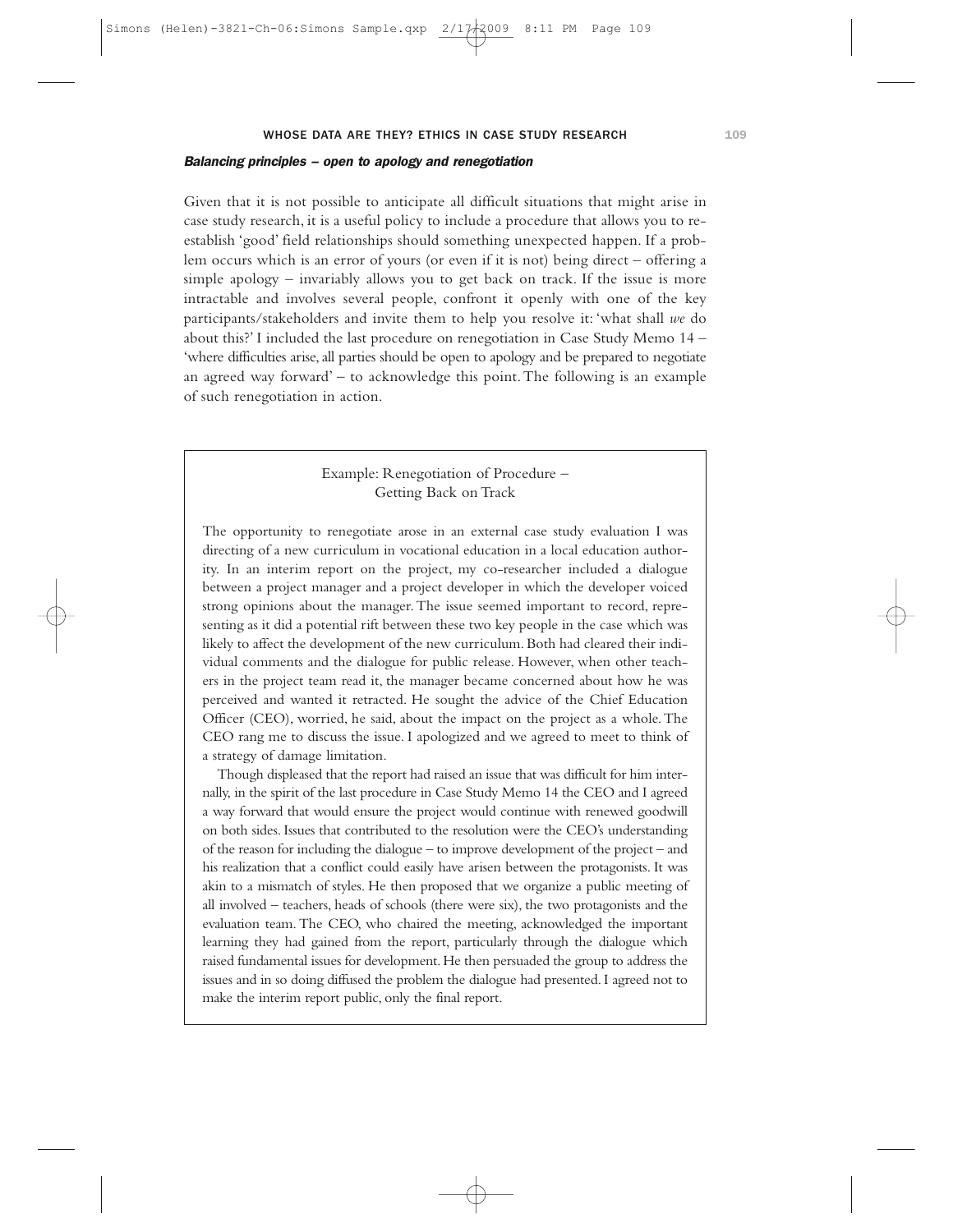I mention this incident to make three points.First,to highlight the importance of having a procedure that allows for renegotiation in the light of an unanticipated event which had unforeseen repercussions. Secondly, to underscore how important dialogue and good relationships are in interpreting and managing principles of procedure in action. In this case both the relationships and the procedures facilitated resolution of the incident. Thirdly, to illustrate the point raised at the beginning of this chapter that making ethical decisions entails not only negotiation and dialogue but balancing a conflict among principles or 'trading off one against another' (House, 1993: 168) in a concrete situation.

In this example, the principles that were in conflict were the protection of privacy of an individual (the project manager) and the responsibility to publicly report a situation that could, if handled appropriately, avert potential development failure. The trade-off was to retain the interim report within the local authority. It had served its purpose of informing decision-making at the point of need. The issue had been resolved internally. Not publishing the interim report was a compromise of the principle of public access I had negotiated at the outset but it was one I was prepared to take in the particular circumstances to ensure the project continued.

#### Complex Integrity

The principle of procedure in the above scenario was helpful in the resolution of the dispute, but it was not the only or even the most significant factor. It was the complex negotiation, reflection and judgement that took place between people in relation to it that led to the satisfactory agreed outcome. This is akin to Glen's (2000) concept of complex integrity.

In the context of practitioner action research in the health service, Glen draws a distinction between simple integrity, that undeniable belief and commitment to principles that tell us we are right, and complex integrity, which recognizes and needs to take into account the multifaceted and conflictual nature of much experience. Glen's essential thesis is that an adequate formulation of integrity as an ethical concept cannot be derived from ethical theory alone but needs to engage pragmatically with the researcher's reflective practice discourse.

Beyond being true to one's own principles and values, and those that circumscribe our professional moral practice, complex integrity, according to Glen (2000), means acknowledging and balancing mutually conflicting principles through reflection and dialogue in complex, particular moral situations (p. 15).This resonates with House's (1993) concept of ethical decision-making, with which this chapter began, and reminds us of its central theme – the relational and situated nature of ethics. It is only in and through relationships in the field, supported by procedures and negotiations over what is fair, relevant and just in the precise socio-political context, that we can *know* if we have acted ethically in relation to those who are part of our case.

#### Notes

<sup>1</sup> For an overview of ethics in qualitative research in general, see Christians (2003); and Punch (1994); in quantitative research, Jones (2000) and Sammons (1989); and in evaluation research, Simons (2006).